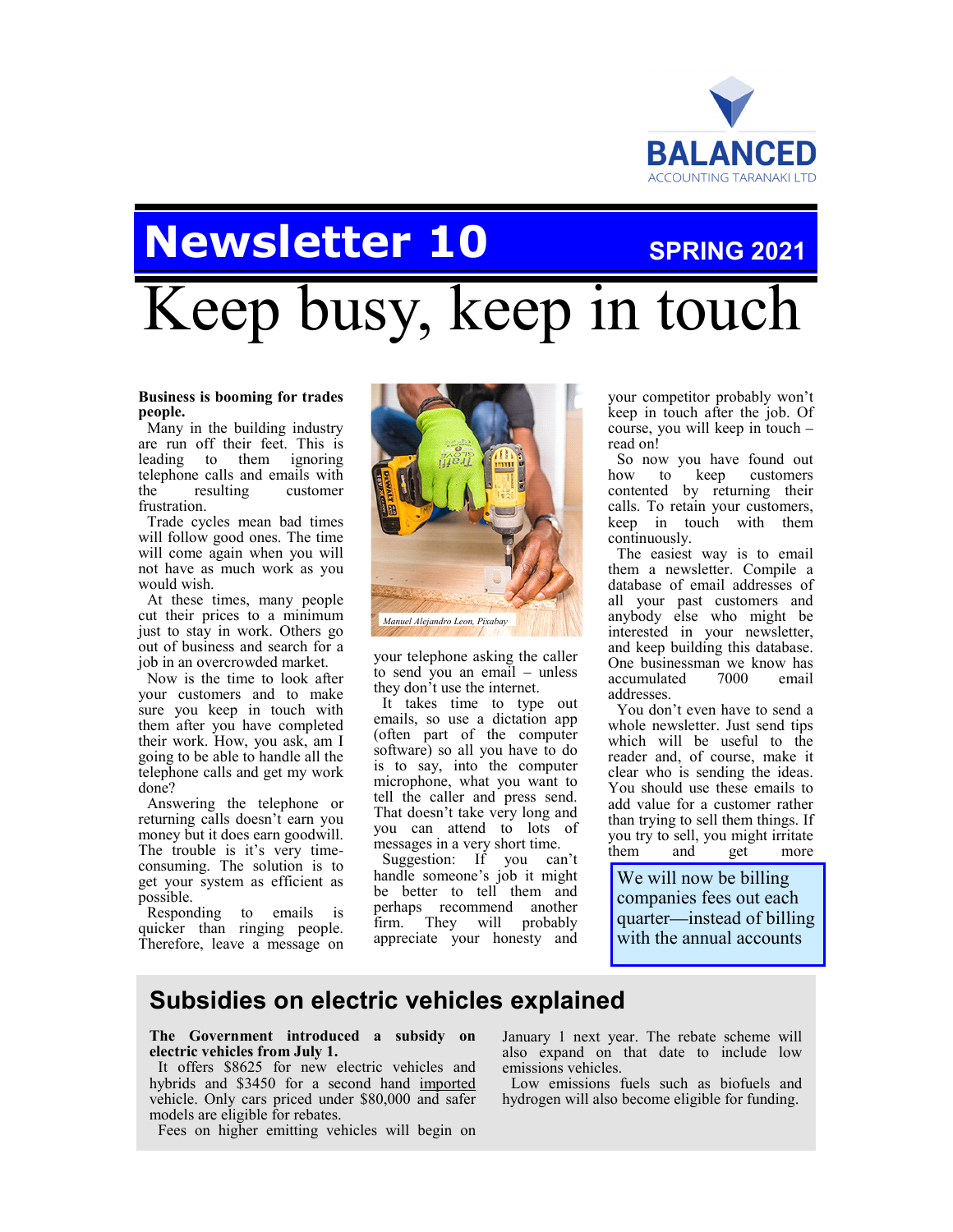# Benefits in on-time **Supplier payments** More on Covid

**It was late Friday afternoon. Joe, who is no tech whiz, had just bought an expensive new router because he was fed up with the problems arising from the cheap one supplied by his internet service provider.** 

He rang his IT expert and asked for some help installing it.

"We will need to visit you to do this," they said.

To Joe's pleasant surprise the tech came out late on the Friday afternoon. After the job was completed, about half an hour after the tech should have finished work for the day, Joe thanked him for coming so quickly.

"The boss said I didn't need to come but I explained you always pay your bills quickly," he said.

A café owner, who always pays his suppliers on time or early spends about \$5000 a month on coffee. Recently, the price of coffee went up but not to this owner. The supplier rewarded him for his prompt



payments by not increasing the price. He in turn, was able to keep his prices stable.

Is it good business to be a slow payer? What are you going to gain by holding on to your money – maybe 0.5 percent interest? It will work better for you by being a prompt payer. Suppliers are invariably thrilled to be paid immediately and are much more likely to look after you.

# **Interest and rentals**

**The Government has produced a 143-page discussion document to try and sort out the complications arising from disallowing an interest deduction on residential rental property.** 

A typical complication is where the residential property is owned by a company and only forms a small part of the company income. Funding for the company can be constantly changing, so how do you know how much to allocate to the residential rental property?

Another one is the person who takes in a boarder or lets out part of their main home as an Air B&B. In these cases, the proposal is to allow a proportionate interest deduction.

For those who owned property before the law change, the deduction is to be scaled down over four years. The first reduction occurs at October 1 this year. The claim for interest is calculated on the basis of it being incurred. This means if you paid interest to, we will say September 25, you would also be able to claim the interest through to the end of September, even though you will not be paying it until after October 1.

### BRIEFLY

*Subsidy payments*

For those who have not noticed, the time allowed for making claims for Covid-19 subsidy payments is usually very short. The last one, at the time of writing, was brought about by the Wellington move to Level 2. The subsidy ran from the moment the restriction ended (11.59pm on 29 June 2021) for exactly one month.

*Accommodation for isolating employee*

Special accommodation for employees to isolate for Covid-19 purposes may be fully tax deductible and not part of the income of the employee. Conditions need to be met. If this affects you, you might need to get advice to determine whether you can get a deduction.

#### **Family trusts**

The accounting for family trusts will become more complicated starting from the<br>2022 financial vear. financial year. Financial statements will be required and other detail will need to be reported to Inland Revenue. This has come about due to the extra step of 39 percent tax on incomes<br>over \$180,000. Inland  $$180,000.$ Revenue is concerned about the possibility of taxpayers avoiding the top tax rate.

#### **Cryptocurrency**

Inland Revenue has made several pronouncements about the tax of various forms of cryptocurrency trans -actions including "airdrop" distribution, and "hard fork" validation of blocks and transaction. If you are involved in cryptocurrency transactions, you should check the tax implications. If you buy cryptocurrency and sell it, any gain is likely to be taxable.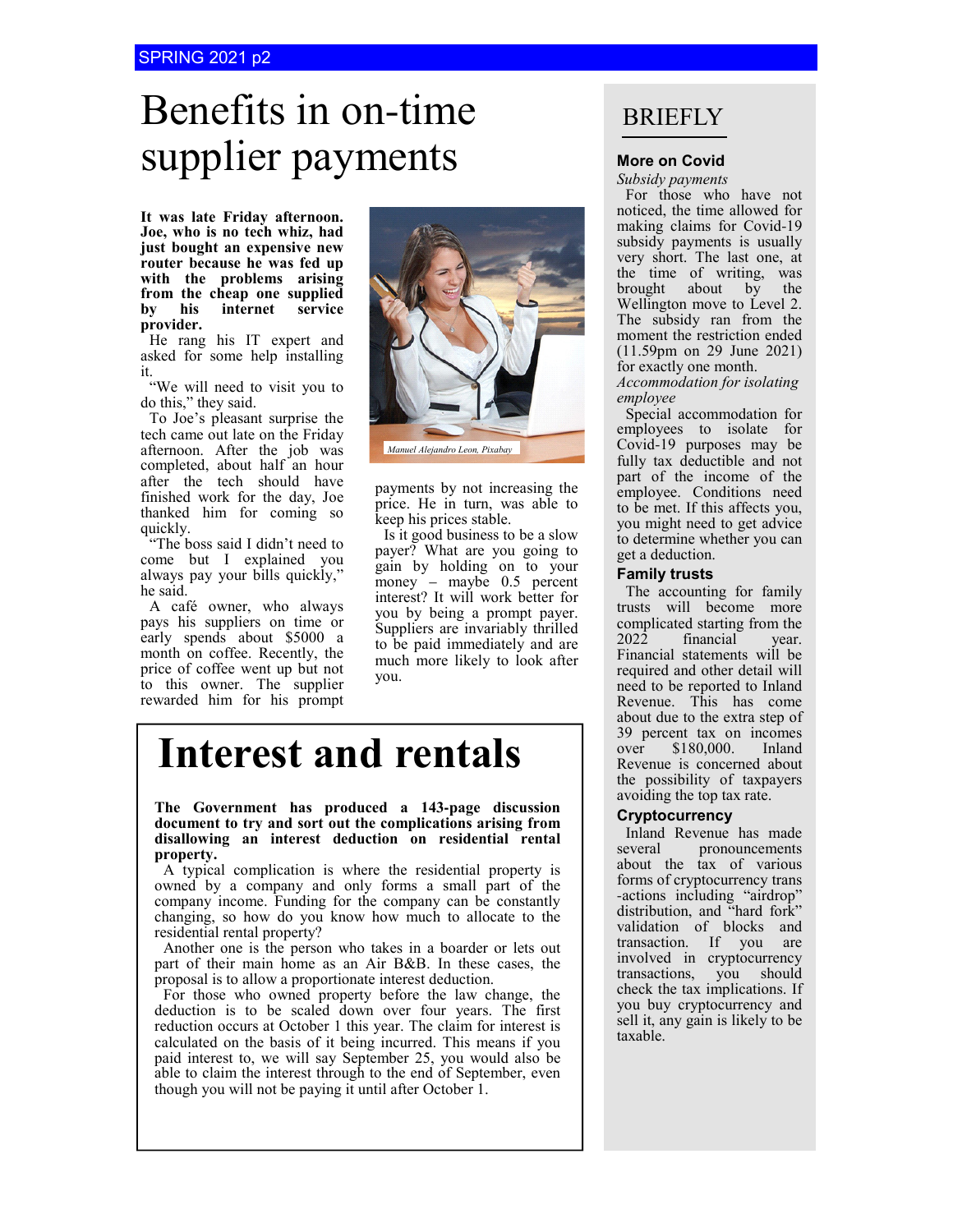# Cyber-attacks a risk for all businesses

#### **The recent cyber-attacks on the Waikato District Health Board and other organisations has highlighted the danger for all businesses.**

It's not just big businesses being targeted. Small ones are also being asked for money to restore access to files and computer systems.

Ransomware is malicious<br>software (malware) that (malware) that encrypts files and stops you from being able to access your data and systems. Once the attackers have control, they demand a ransom so you can get your system and files back. Attacks can cripple a business, which is why the scammers can be so successful.

Prevention is critical. If you're caught in a cyber-attack, you really have only two options – pay the ransom or rebuild your systems.

Paying a ransom is not a good idea because you have no guarantee everything will be restored, and you will now be seen as an easy target willing to pay again.

So aim for prevention. The following steps will help protect you and your business from ransomware and cyber attacks:

• ·Use multi-factor authentication (MFA). It's said to protect businesses from 99.9 percent of cyber-attacks.

MFA means you can't log in (to online services, social media, emails etc) without a code sent to your cellphone or an authentication app.

- Watch out for phishing (fraudulent messages). Don't open strange emails, websites or links that could contain<br>malicious software that malicious software infects your systems.
- Install updates for your software as soon as it's available. Updates usually include strengthened security.
- Back up everything on the cloud or external hard drives so you can restore it all if you're attacked.

And if the worst happens, go offline immediately to limit spread of the malware. A simple way to do that is to unplug your computer network cables and your router.

As a small business you're unlikely to have an IT expert on staff, so go to your internet service provider to help work out what happened and to avoid it again. It might also help to engage an IT professional.

*A great source for more information is at cert.govt.nz*

### BRIEFLY

#### **Transferring shares**

It appears to be so easy to transfer shares. All you have to do is to go on to the internet, find the Registrar of Companies and change your shareholding! Wrong. Share transfers need to be approved by directors so suitable minutes need to be prepared and signed. A signed share transfer form will provide evidence the seller intended to get rid of their shares. The company also needs to keep a register of shareholders and this needs to be updated. It is not the same register as the one at the Registrar of Companies. Before even starting to put through a share transfer, you must consider the tax implications. Not only can losses be forfeited but also tax credits, and this can be very<br>expensive. If vou're expensive. If you're contemplating changing your shareholding, please confer with us before taking any action.

#### **Student loan repayment**

Inland Revenue can reduce repayment obligations in the<br>event of hardship. A event of hardship. A borrower, who intends to go overseas, may request a temporary suspension of repayments. As they say, conditions apply.

### **Xero Charges Increasing**

#### **The following plans increase per month from 23 September 2021:**

| <b>Starter Plans</b> | by $$1.50$ |
|----------------------|------------|
|----------------------|------------|

| by $$2$ |
|---------|
|         |

Premium Plans by \$3

#### **The Cashbook plans increase per month from 16 March 2022:**

- Non– GST Cashbooks by \$1<br>GST Cashbooks by \$2
- GST Cashbooks

(as we have always done we pass on any discount we get straight to you)